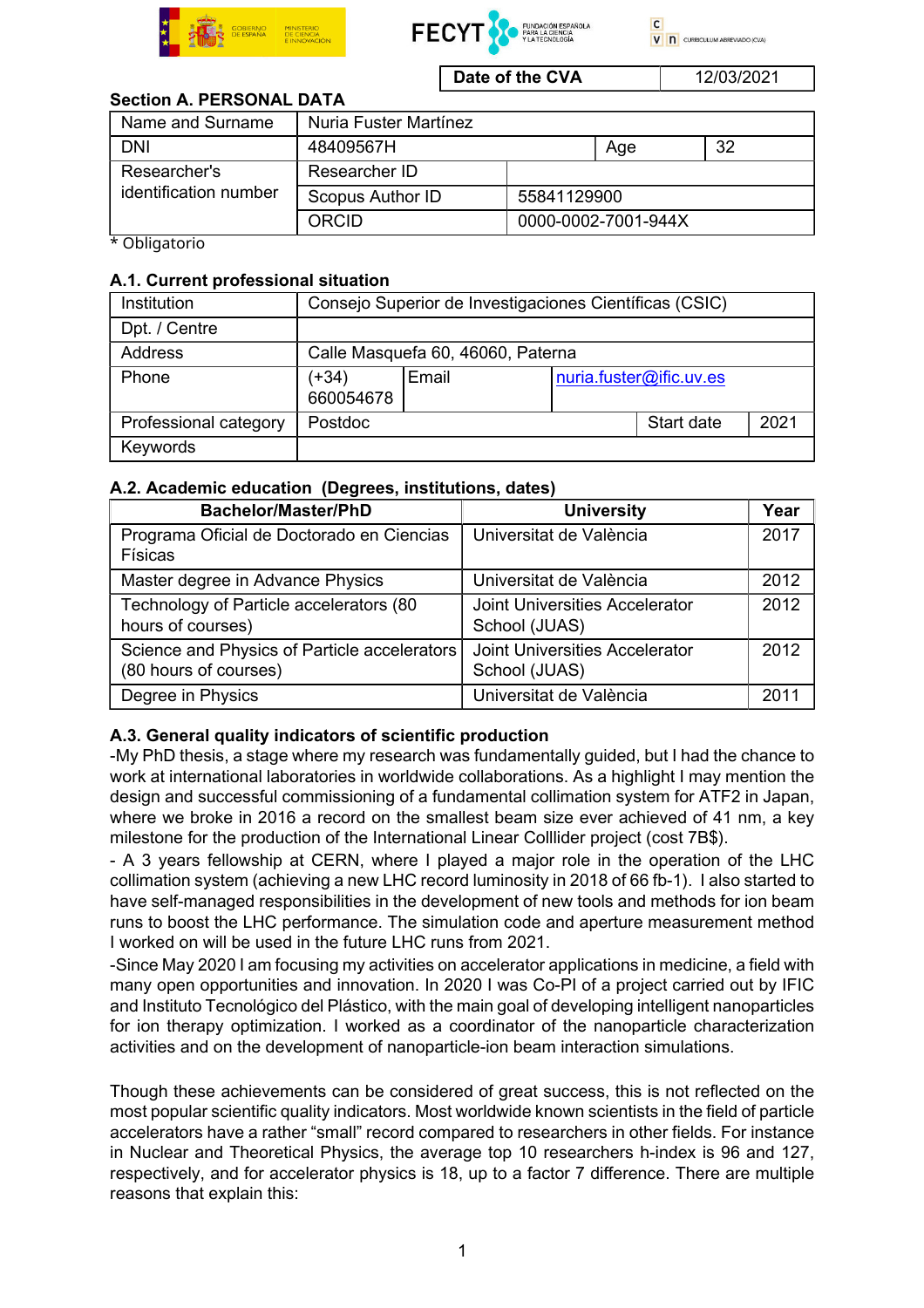





-There is no philosophy of publishing because most of the research is made in few worldwide laboratories hosting the accelerators, which are not academic institutes and the priority is not publishing but keeping the accelerators operational and improve them. Besides, historically, most publications are done as internal reports or in conference proceedings, which are not taken in consideration in some databases such as SCOPUS.

-There are no high impact journals in the field, which reinforces the practice of not publishing (only two specific journals: Physical Review Accelerator and Beams and Nuclear Instrumentation Method A, in quartiles 3 and 4, respectively).

-Accelerators are scarce and complex and the scientific community behind them is small, which is reflected on the cites number reach.

Taking into account this, I have 48 international publications (journal papers, proceedings and internal notes) and an h-index of 6 with 292 citations (INSPIRES). From all publications, 60% are without my PhD director as a co-author demonstrating my self-initiative. I have presented my work in 17 international workshops and conferences with a total of 9 oral contributions, being 2 plenaries (9th Evian LHC Operation Workshop and a HL-LHC collimation review in 2019). I have also participated in different outreach events, for example: in the 2016 Linear Collider Workshop event for school students and in the article "Españolas en la catedral de la física europea" published in the Sinc online magazine in 2020. I am also in the lecturers team of the Joint Universities Accelerator School, the reference accelerator school in Europe.

#### Section B. SUMMARY OF THE CURRICULUM

I was born in Valencia, Spain, on September 25, 1988. I am Doctor in Physics specialized in accelerator applied physics and technology with 8 years of research experience. My expertise areas are collimation, beam dynamic simulations of charged particles, particlematter interactions physics, beam instrumentation and experimental test beams. I gained my experience and applied my work in different accelerators: the Free Electron Laser in Hamburg (FLASH) in Germany, the Large Hadron Collider (LHC) in Switzerland, the Facility for Advanced Accelerator Experimental Tests in the USA, as well as in the Advanced Test Facility (ATF2) in Japan. I am in the lecturers team of the most relevant accelerator school in Europe (JUAS, France), as tutor for the MAD-X accelerator design (2016/2018-2021) and Transverse beam dynamics (2021) courses.

I completed the Degree in Physics in 2011, the Master Degree in Advanced Physics in 2012 and the international Physics PhD in 2017 at the University of Valencia. In 2010, I was granted with a one-year Spanish University Collaboration Scholarship to perform theoretical studies of the Multipactor effect in the University of Valencia, and with the Deutsches Elektronen-synchrotron (DESY) summer student fellowship to work within the FLASH group in Germany. In 2011, I was awarded with the European Organization for Nuclear Research (CERN) summer student fellowship to work in the beams and accelerator physics department.

From 2012 to beginning of 2014 I had a contract to perform my PhD within the Accelerators group at Instituto de Física Corpuscular (IFIC) and in 2014 I was awarded with the PhD fellowship VALi+d from la Generalitat Valenciana. During the PhD I have designed, installed and made successfully operational a collimation system for the ATF2 accelerator in Japan (publications Ref[4]). In that collaboration we broke in 2016 a record on the smallest beam size ever achieved of 41 nm. I attended 3 accelerator schools and I performed several stays at LAL (France) and ATF2 (Japan).

In 2017, I was awarded with a 3 years senior fellowship at CERN in the beam physics and accelerators department to work in the LHC, the world's largest accelerator for particle physics experiments. In 2017 and 2018 LHC runs, I played a major role in the operation of the collimation system and worked on the performance optimization of the LHC (achieving in 2018 a new luminosity record of 66 fb-1) and the High-Luminosity LHC project. During this period, I worked on the development of a new simulation tool, combining the accelerator software SixTrack and FLUKA for heavy-ion collimation (publications Ref[2]), which I used to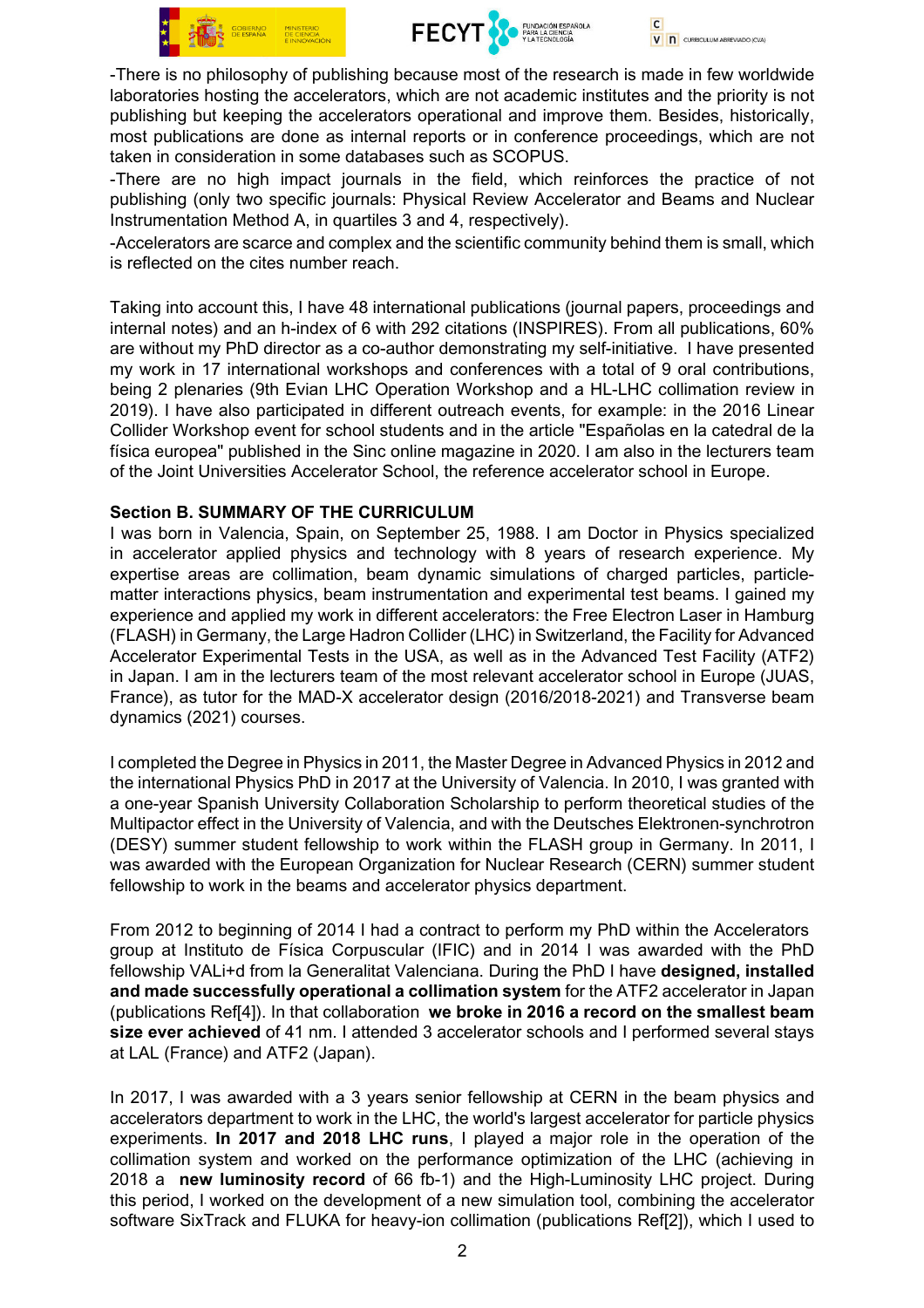





optimize the collimation system in 2018 for a successful ion run. In addition, I coordinated the development of a new beam-based method to measure the smallest aperture in the accelerator based on ac dipole magnets and collimators (Ref[12], a journal publication is being prepared). During the last months of fellowship I was part of the team coordinating the installation of new collimators for the LHC Run 3 (2021).

In mid 2020 I returned to Spain and I am focusing my research activities in accelerator applications in medicine, focusing in high-gradient accelerators and novel radio-therapy techniques. In 2020 I was Co-PI of a project carried out between IFIC and Instituto Tecnológico del Plástico, investigating the combined use of accelerated beams and nanoparticles for hadrontherapy optimization.

### Section C. MOST RELEVANT MERITS (ordered by typology)

### C.1. Publications

AC: Autor de correspondencia; (nº x / nº y): posición firma solicitante / total autores

- 1 Scientific paper. D. Gonzalez-Iglesias; D. Esperante; B. Gimeno; et al; ;. (6/ 9). 2021. Analytical RF Pulse Heating Analysis for High Gradient Accelerating Structures IEEE Transactions on Nuclear Science.
- 2 Scientific paper. N. Fuster-Martínez (AC); R. Bruce; F. Cerutti; et al;. (1/ 10). 2020. Simulations of heavy-ion halo collimation at the CERN Large Hadron Collider: Benchmark with measurements and cleaning performance evaluation Physical Review Accelerators and Beams.
- 3 Scientific paper. A. Gorzawski; A. Abramov; R. Bruce; N. Fuster-Martínez; M. Krasny; J. Molson; S. Redaelli; M. Schaumann. (4/8). 2020. Collimation of partially stripped ions in the CERN Large Hadron Collider Physical Review Accelerators and Beams.
- 4 Scientific paper. N. Fuster-Martínez (AC); P. Bambade; A. Faus-Golfe; et al;. (1/ 10). 2019. Beam halo collimation studies and measurements at the Accelerator Test Facility ATF2 Nucl. Instrum. Meth. A (NIMA). A917, pp.31-42.
- 5 Scientific paper. A. Abramov; R. Bruce; M. Crouch; N. Fuster-Martínez; A. Mereghetti; Molson, James; Nevay, Laurence; Redaelli, Stefano. (4/8). 2019. Collimation of heavy-ion beams in the HE-LHC Proceedings, 10th International Particle Accelerator Conference (IPAC2019): Melbourne, Australia, May 19-24, 2019. pp.MOPRB059-MOPRB059.
- 6 Scientific paper. A. Faus-Golfe; J. Navarro; N. Fuster Martinez; J. Resta Lopez; J. Giner Navarro. (3/6). 2016. Emittance reconstruction from measured beam sizes in ATF2 and perspectives for ILC Nucl. Instrum. Meth. A (NIMA). A819, pp.122-138.
- 7 Scientific paper. S. Liu; et al. (5/12). 2016. In vacuum diamond sensor scanner for beam halo measurements in the beam line at the KEK Accelerator Test Facility Nucl. Instrum. Meth. A (NIMA). A832, pp.231-242.
- 8 Scientific paper. H. L. Andrews; et al. (9/16). 2014. Reconstruction of the time profile of 20.35 GeV, subpicosecond long electron bunches by means of coherent Smith-Purcell radiation Physical Review Accelerators and Beams. 17-5, pp.052802-052802.
- 9 Scientific book or monograph. CLIC and CLICdp collaborations. (/517). 2016. Updated Baseline for a staged Compact Linear Collider CERN Yellow Reports. 4.
- 10 Scientific-technical report. R. Bruce; et al. (5/12). 2020. HL-LHC operational scenarios for Pb-Pb and p-Pb operation CERN-ACC-2020-0011. CERN.
- 11 Scientific-technical report. S. Fartoukh; et al. (8/25). 2019. First High-Intensity Beam Tests with Telescopic Flat Optics at the LHC CERN-ACC-2019-0052.CERN.
- 12 Scientific-technical report. S. Fartoukh; et al. (9/31). 2018. Round telescopic optics with large telescopic index CERN-ACC-2018-0032. CERN.
- 13 Scientific-technical report. N. Fuster-Martínez (AC); et al. (1/8). 2018. Aperture measurements with AC dipole CERN-ACC-NOTE-2018-00008. CERN.
- 14 Scientific-technical report. N. Fuster-Martínez (AC); S. Redaelli; R. Bruce. (1/ 3). 2017. LHC beta\*-reach MD: aperture measurements at small beta\* CERN-ACC-NOTE-2017-0064.